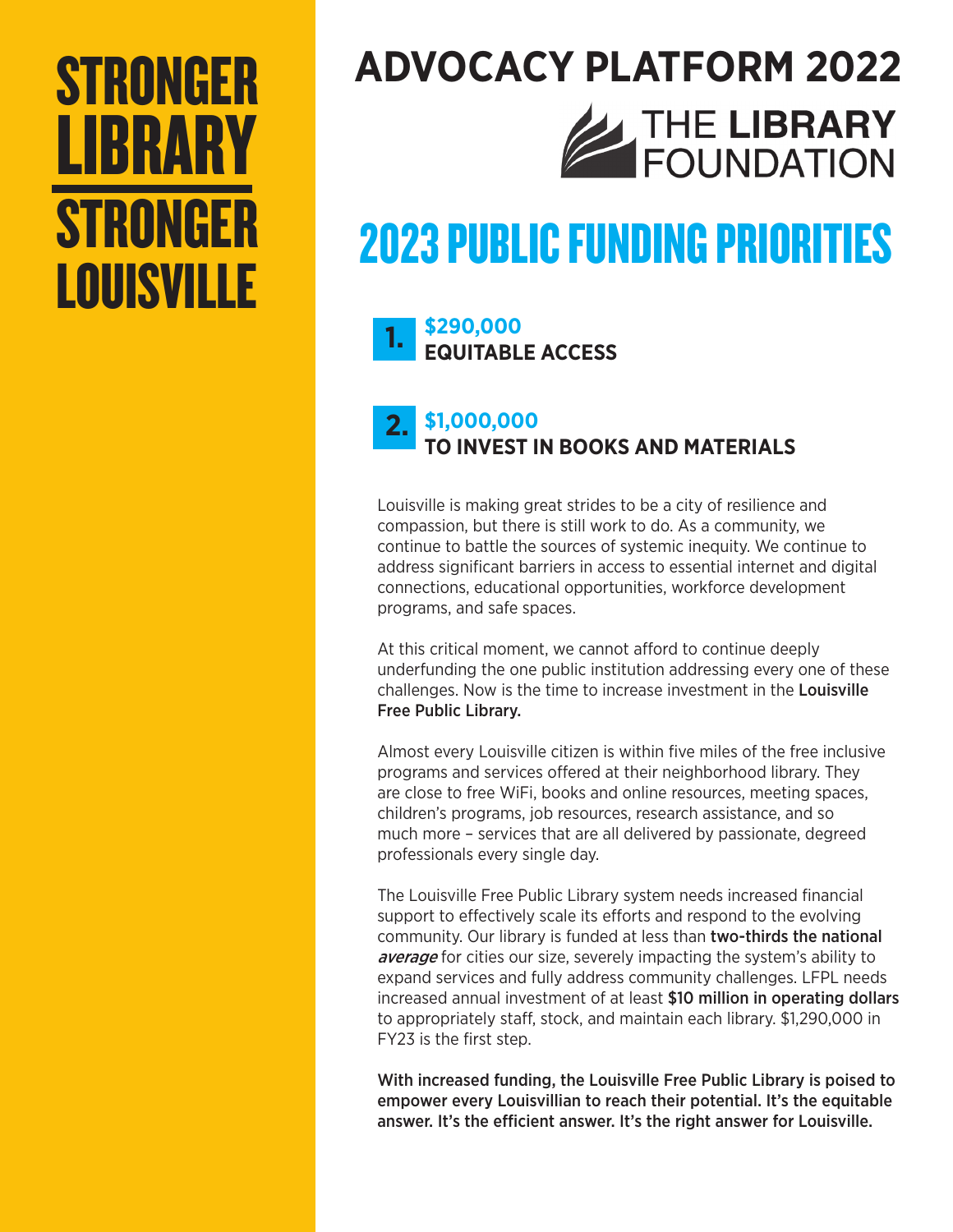## **EQUITABLE ACCESS: \$290,000**

#### **THE CASE:**

To use many essential resources provided by the library - for example, the digital access provided by public computers - citizens must physically enter branches. Several libraries within the LFPL system do not maintain hours as extensive as others. To do so requires additional staff to operate the facilities. Louisville Metro must provide the funding to support equitable access at every LFPL location, expanding hours at Portland, Western, and Fairdale to be equivalent to hours at other locations.

#### **THE EVIDENCE:**

- African American, Hispanic, and Native youth are much more likely than white youth to use public libraries for internet access, and are much more likely to rely exclusively on the library for such access. Library closures, limited hours, and diminished services disproportionately affect communities of color and low-income neighborhoods. Libraries in low-income communities should be open the same number of hours as other branches, providing equal access to resources and services. They serve as a lifeline of information to their local citizens.
- Compared to peer cities such as Lexington and Indianapolis, Louisville has fewer Librarians to serve our population. Of the 16 cities compared, Louisville ranked 15th for the ratio of Librarians to patrons, with only one full-time Librarian available for every 10,137 citizens. This ratio is nearly three times higher than the top three peer cities.

"We have patrons begging us to open our doors. When the Western Library is closed, it means our neighbors don't have printers or fax machines. They don't have a quiet space to meet or study."



Natalie Branch Manager WESTERN LIBRARY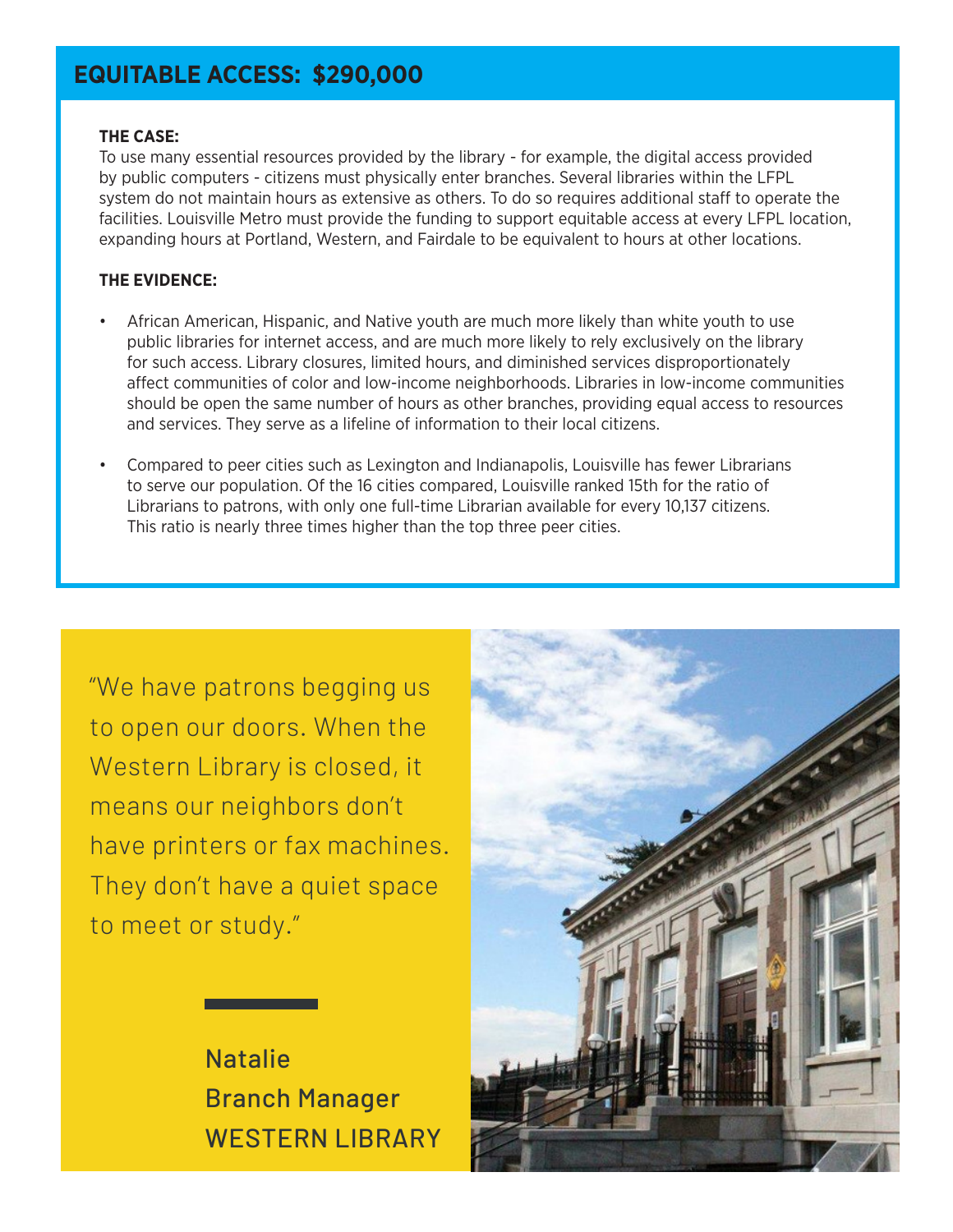## **INVEST IN BOOKS AND MATERIALS: \$1,000,000**

#### **THE CASE:**

The Louisville Free Public Library is the first and often only information access option for many in our community. A student needing a book for class, a nonprofit leader researching a grant proposal, a homebound patron reading the latest best-seller – all depend on library resources to meet their needs. As such, we must ensure that Louisville's public library system can offer resources that meet the demands of our diverse community. With additional investment in collections, LFPL can offer a more current, balanced, and relevant collection that supports all our residents.

#### **THE EVIDENCE:**

- Wait times for items at LFPL can at times range from 6 to 15 weeks. The Library can purchase more copies of high-demand items with additional funds, reducing wait times.
- In comparison to peer cities, Louisville's collection size is one of the smallest in relation to the population of the 16 cities. Louisville ranked 14th – near the bottom – in its collection size to population ratio, with just 1.87 items per person. Our highest peer city maintains a ratio as high as 12.95 items per person.
- According to a report from the Institute of Museum and Library Services (IMLS), increased investment in libraries, including collections, leads to increased use of libraries.

"I was looking for books for my daughter. The first five selections I made were not available for weeks. It was really disappointing. Luckily a librarian was able to help me pick something out while we were on the waiting list."

> Lisa LFPL PATRON